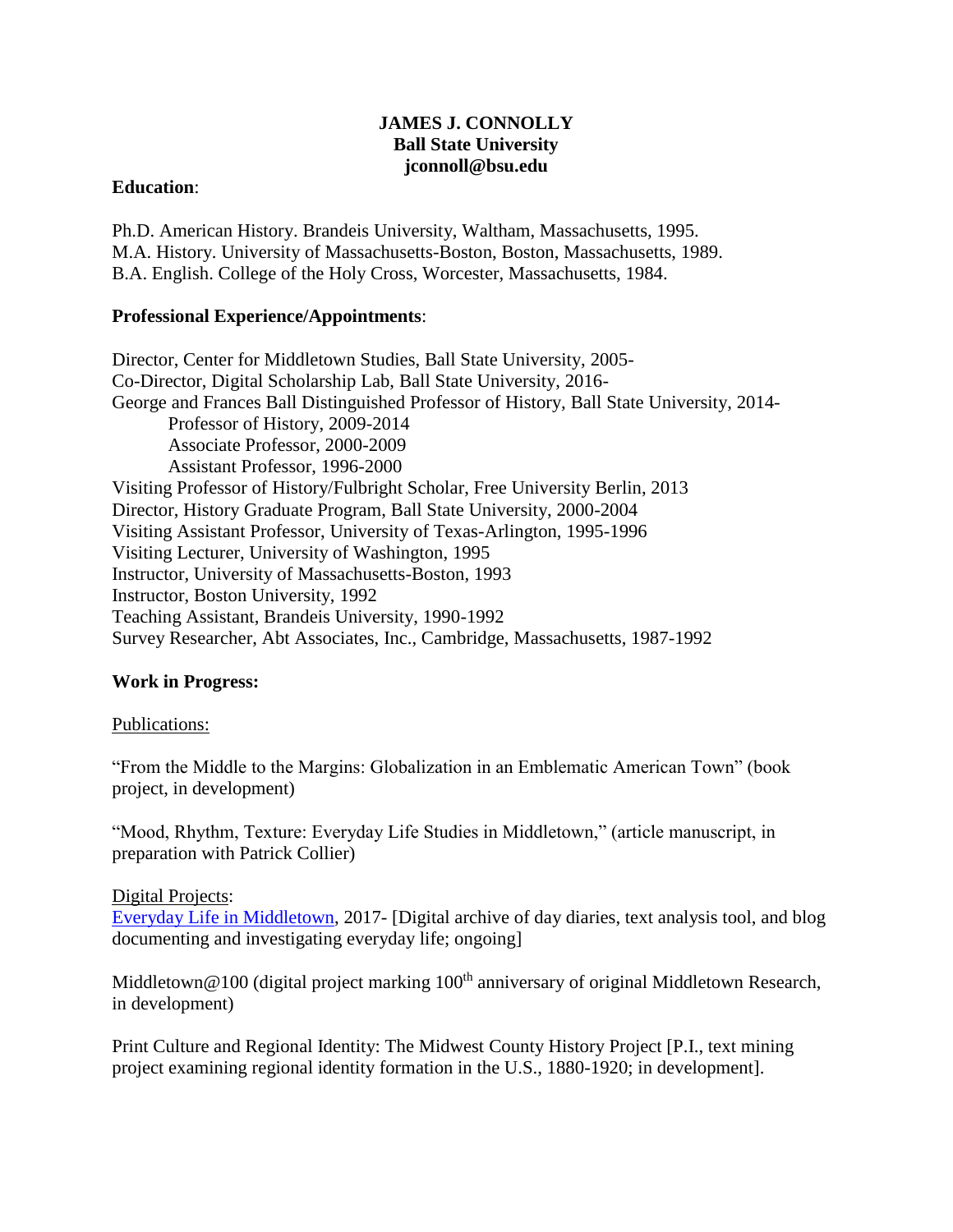The Wild West in the Heartland [Text analysis of Midwestern press commentary about Buffalo Bill's Wild West performances, western Americana literature, in development]

### **Publications**:

Books:

*What Middletown Read: Print Culture and Cosmopolitanism in an American City*. Amherst: University of Massachusetts Press, 2015 [with Frank Felsenstein].

*An Elusive Unity: Urban Democracy and Machine Politics in Industrializing America*. Ithaca: Cornell University Press, 2010.

*The Triumph of Ethnic Progressivism: Urban Political Culture in Boston, 1900-1925*. Cambridge: Harvard University Press, 1998.

*Discovering the Public Interest: A History of the Boston Bar Association*. Canoga Park, California: CCA Press, 1993 [with others].

#### Edited Volumes/Journal Issues:

*Vulnerable Communities: Research, Policy, and Practice in Small Cities* (in press, Cornell University Press, 2021) [Co-editor with Dagney Faulk, Emily Wornell].

*Print Culture Histories Beyond the Metropolis*. Toronto: University of Toronto Press, 2016). [Lead editor; co-editors: Patrick Collier, Frank Felsenstein, Kenneth R. Hall, Robert Hall].

*After the Factory: Reinventing America's Industrial Small Cities*. Lanham, Maryland: Lexington Books, 2010 (Paperback edition, 2012) [Editor].

*Decentering Urban History: Peripheral Cities in the Modern World*, Special Issue of the *Journal of Urban History* (November, 2008) [Editor].

*Seventy-Five Years of Middletown*, Special Issue of the *Indiana Magazine of History* 101:3 (September, 2005) [Editor].

*The Small City Experience in the Midwest*, Special Issue of the *Indiana Magazine of History* 99:4 (December, 2003) [Co-edited with E. Bruce Geelhoed].

Articles/Book Chapters/Essays (Refereed):

"The Wild West in the Heartland" in Jeremy Johnston and Douglas Seefeldt, eds., *Buffalo Bill Centennial Symposium Anthology* (Lincoln: University of Nebraska Press, forthcoming, 2021).

"Print Culture in the Midwest" in Jon K. Lauck, ed., *Oxford History of the Midwest* (New York: Oxford University Press, forthcoming, 2021).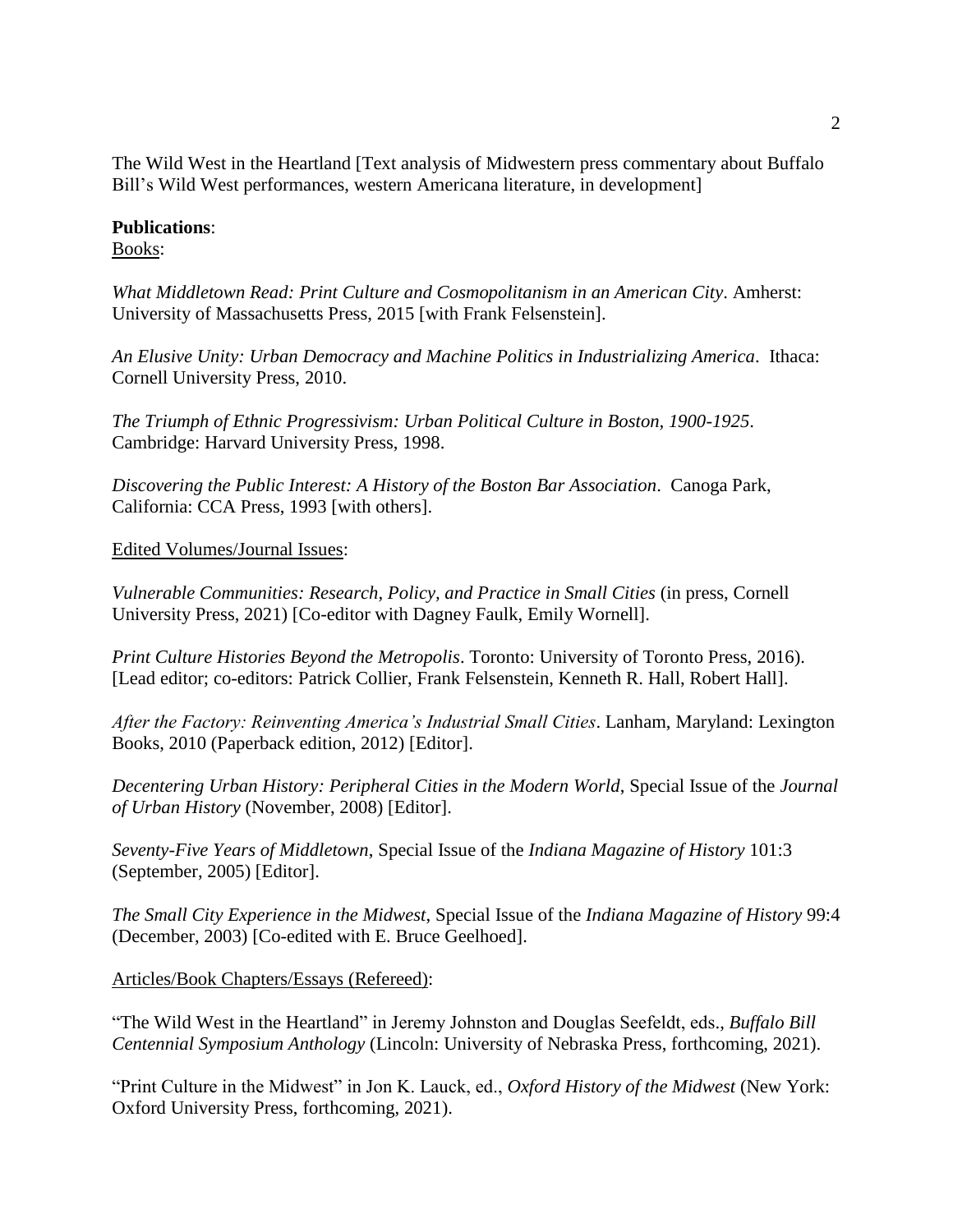"In Search of the Ethical Society: A History of Voluntary Associations in Indiana," Gregory Witkowski, ed., *Hoosier Philanthropy* (Bloomington: Indiana University Press: forthcoming, 2021.)

"Reading Regionalism in the Midwest: Evidence from What Middletown Read Data," *Middle West Review* 7:1 (Fall, 2020): 69-76.

["Everyday Life in Middletown: Lessons for Community Engagement in the Digital Age"](https://ucincinnatipress.manifoldapp.org/read/digital-community-engagement/section/d9b3753f-ee21-43bf-a573-ab011b86a015) in Rebecca Wingo et al. eds., *Digital Community Engagement: Partnering Communities with the Academy*, Cincinnati: University of Cincinnati Press, 2020. DOI: 10.34314/wingodigital.00007 (book chapter, with Patrick Collier)

"Ethnic Politics [in American History,](https://www.oxfordhandbooks.com/view/10.1093/oxfordhb/9780199341788.001.0001/oxfordhb-9780199341788-e-12)" *Handbook on American Political and Policy History*, eds. Paula Baker and Donald T. Critchlow. DOI: 10.1093/oxfordhb/9780199341788.013.12 (New York: Oxford University Press, 2020), 295-311.

"American Culture and Afghan Identity in Khalid Hosseini's *The Kite Runner," Pakistani Journal of American Studies* 34:2 (Fall 2016): 96-110 [with Sameena Nauman].

"Print Culture Histories Beyond the Metropolis: An Introduction" in *Print Culture Histories Beyond the Metropolis,* eds. Connolly et al., (Toronto: University of Toronto Press, 2016), 3-25 [With Patrick Collier].

"Industrial Cities: Politics and Policy" in *A Guide to Urban Politics and Policy*, ed. Richardson Dilworth (Washington, DC: Sage/CQ Press, 2016), 33-44 [with Alan Lessoff].

["Urban Politics in the United States Before 1940,](https://oxfordre.com/americanhistory/view/10.1093/acrefore/9780199329175.001.0001/acrefore-9780199329175-e-148?rskey=AyI50U&result=1)" *Oxford Research Encyclopedia of American History*, eds. Jon Butler et al. (New York: Oxford University Press, 2016 [digital] and 2019 [print]) DOI:10.1093/acrefore/9780199329175.013.148.

["From Political Insult to Political Theory: The Boss, the Machine,](https://www.cambridge.org/core/journals/journal-of-policy-history/article/from-political-insult-to-political-theory-the-boss-the-machine-and-the-pluralist-city/31000C193A508191A9F36A939A649B3C) and the Pluralist City," *Journal of Policy History* 25:2 (Spring, 2013): 1-34 [with Alan Lessoff]. DOI: https://doi.org/10.1017/S0898030613000018

"Reading Library Records: Constructing and Using the What Middletown Read Database," in *Libraries1 and the Reading Public in the Twentieth Century*, eds., Christine Pawley and Louise Robbins (Madison: University of Wisconsin Press, 2013), 140-163 [with Frank Felsenstein, Katharine Leigh, John Straw].

"Urban Political Bossism in the United States, 1870-1920: The Spread of an Idea and the Defense of a Practice," in Ronald G. Asch et al eds., *Legitimation, Integration, Korruption: Politische Patronage in Fruher Neuzit und Moderne* (Frankfurt am Main, Germany, Peter Lang, 2011), 187-213 [With Alan Lessoff].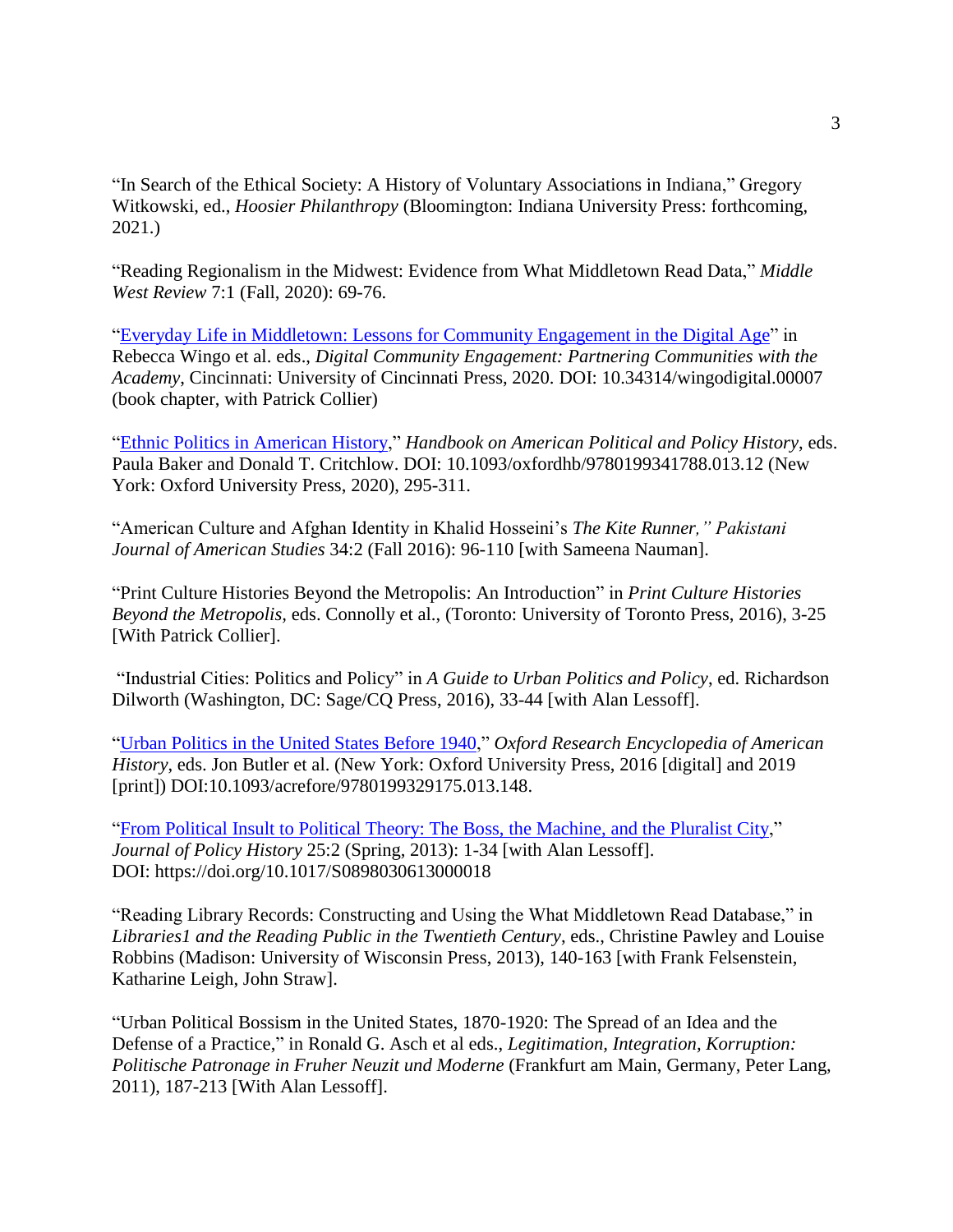"Boston: 1896-1929," *Cities in American History: A Reference Guide*, (Washington DC: The CQ Press, 2011).

"Government," *American Centuries: Vol. 5: The Twentieth Century,* ed. Robert D. Johnston (Washington, DC: MTM Publishing, 2011), 151-158.

"Can They Do It? The Capacity of Small Rust-Belt Cities to Reinvent Themselves in a Global Economy," in *After the Factory: Reinventing America's Industrial Small Cities*, ed., James J. Connolly (Lanham, Maryland: Lexington Books, 2010).

"Progressivism," *Encyclopedia of U.S. Political History*, Vol. 4, (Washington, DC: The CQ Press, 2010).

"Decentering Urban History: Peripheral Cities in the Modern World," *Journal of Urban History* 35: 1 (November, 2008): 3-14. DOI: [https://doi.org/10.1177/0096144208320732](https://doi.org/10.1177%2F0096144208320732)

"Immigration and Ethnic Politics," Reed Ueda, ed., *Companion to American Immigration* (Oxford, U.K.: Blackwell Publishers, 2006), 58-76.

["The Legacies of Middletown,](https://www.jstor.org/stable/27792639)" *Indiana Magazine of History* 101:3 (September, 2005): 211-225.

"The Public Good and the Problem of Pluralism in Lincoln Steffens' Civic Imagination," *Journal of the Gilded Age and Progressive Era* 4:2 (April, 2005): 125-147.

"*The Last Hurrah* and the Pluralist Vision of American Politics," in James M. O'Toole and David Quigley eds., *Boston Histories* (Boston: Northeastern University Press, 2004), 214-227.

"Progressivism and Pluralism," in Michael Grossberg, Wendy Gamber, and Hendrik Hartog eds., *American Public Life and the Historical Imagination* (South Bend: University of Notre Dame Press, 2003), 49-67.

"Beyond the Machine: Martin Lomasney and Ethnic Politics," in Reed Ueda and Conrad Wright eds., *Faces of Community: Immigrant Massachusetts, 1840-2000* (Boston: Northeastern University Press, 2003), 189-218.

"Bringing the City Back In: Space and Place in the Urban History of the Gilded Age and Progressive Era," *Journal of the Gilded Age and Progressive Era* 1:3 (Summer, 2002): 258-278.

"The Dimensions of Progressivism" in Glenda Elizabeth Gilmore ed., *Historians at Work: Who Were the Progressives?* (Boston: Bedford/St. Martins, 2002) [Reprint of Chapter Two of *The Triumph of Ethnic Progressivism*].

"Revisiting Boss Cox's Cincinnati," *Ohio Valley History* 1:4 (Fall, 2001), 35-37.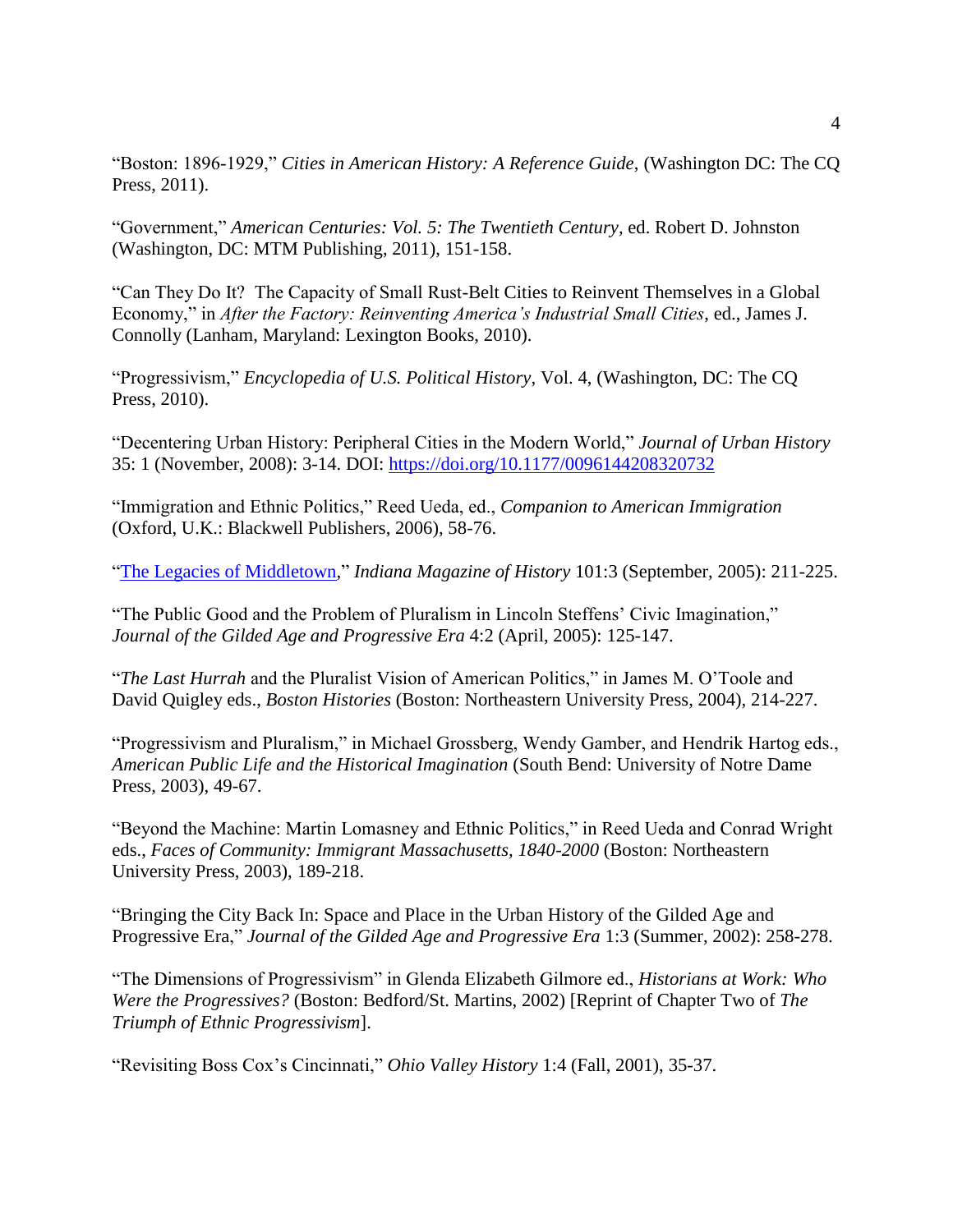"Machines and Bosses," in *Encyclopedia of the United States in the Nineteenth Century* (New York: Charles Scribner's Sons, 2001), 518-521

"James Michael Curley and the Politics of Ethnic Hatred," in Ballard Campbell ed., *The Human Tradition in the Gilded Age and Progressive Era* (Wilmington DE: Scholarly Resources, Inc., 2000), 153-167.

"Maternalism in Context: Protestant and Catholic Women's Activism in Progressive-Era Boston," *Mid-America* 81:2 (Summer, 1999): 91-123.

"Diagnosing the Body Politic," *Reviews in American History* 27:2 (June, 1999): 202-209.

"Reconstituting Ethnic Politics: Boston, 1909-1925," *Social Science History* 19:4 (Winter, 1995): 479-509.

#### Brief Articles/Entries:

"Preface," Robert Staughton Lynd and Helen Merrell Lynd, *Middletown in Transition*: *A Study in Cultural Conflicts*, Chinese Language Edition (Shanghai: The Commercial Press, forthcoming)

"What Happened on June 21, 2018," *Essay Daily* (June 24, 2018).

"Helen Merrell Lynd and Robert Staughton Lynd," *Indiana's 200: The People Who Shaped the Character of the Hoosier State* (Indianapolis: Indiana Historical Society Press, 2016).

"What Middletown Read," *Inquire: Journal of Comparative Literature* 1:2 (June, 2011) [http://inquire.streetmag.org/articles/47].

"Helen Lynd," *Women in American History: An Encyclopedia*, ed. Hasia R. Diner (New York: Facts on File, 2010).

"James Michael Curley," *Encyclopedia of American Urban History*. Thousand Oaks, CA: Sage Publications (2006).

"The Small-City Experience in the Midwest: An Introduction," *Indiana Magazine of History* 99:4 (December, 2003), with E. Bruce Geelhoed.

"James J. Walker," *American National Biography*. New York: Oxford University Press (1999).

"Mark Matthew Fagan," *American National Biography*. New York: Oxford University Press (1999)

"Progressivism." *H-SHGAPE Bibliographies* (Society for the History of the Gilded Age and Progressive Era internet list), January, 1997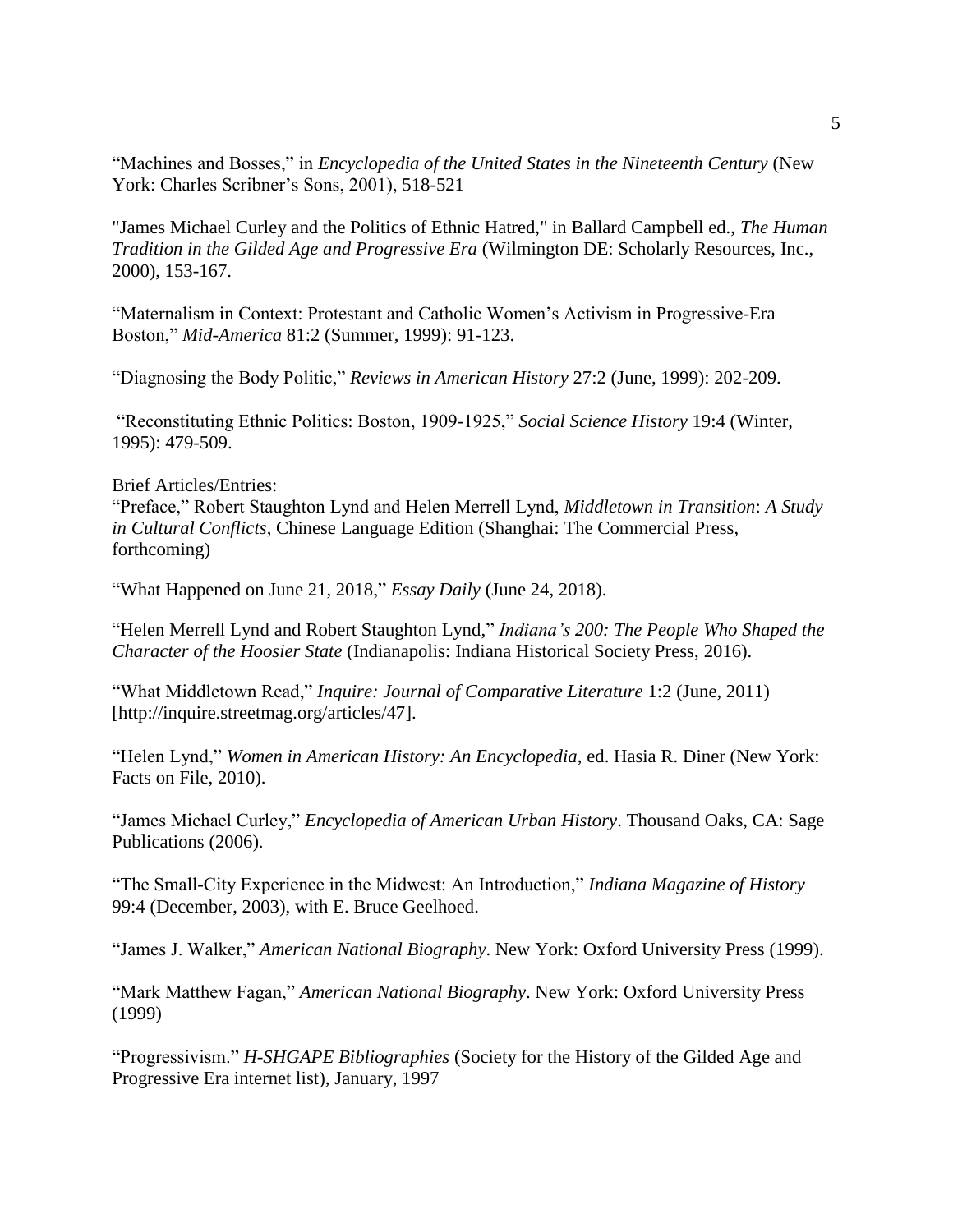#### Short Book Reviews*:*

Review of R. Alton Lee, *Publisher for the Masses: Emanuel Haldeman-Julius* in the *Middle West Review* 7:1 (Fall, 2020).

Review of Julia Guarneri, *Newsprint Metropolis: City Papers and the Making of Modern Americans* in *The Journal of the Gilded Age and Progressive Era* 18:1 (January, 2019).

Review of Jacqueline Marino and Will Miller, eds., *Car Bombs and Cookie Tables: The Youngstown Anthology* in *The Middle West Review* 5 (Fall, 2018)

Review of Terry Golway, *Machine Made: Tammany Hall and the Creation of Modern American Politics* in *The Journal of American Ethnic History* 32 (Winter, 2017).

Review of James H. Madison, *Hoosiers: A New History of Indiana* in *The Journal of American History* 1-2:1 (June, 2015)

Review of John B. Jentz and Richard Schneirov, *Chicago in the Age of Capital: Class, Politics, and Democracy during the Civil War and Reconstruction* in *The Journal of American History* 99:4 (March, 2013).

Review of *California Women and Politics: From the Gold Rush to the Great Depression* eds. Robert W. Cherny, Mary Ann Irwin, and Ann Marie Wilson in *American Studies* 52:2 (2013).

"Progressivism, Democracy, and the City" [Review Essay] *Journal of Urban History* 35:5 (July, 2009): 760-767.

"The Problem of 'The People' in Progressivism," review of Shelton Stromquist, *Reinventing "The People:" The Progressive Movement, the Class Problem, and the Origins of Modern Liberalism* (Urbana, Illinois, 2006) in *The Journal of the Gilded Age and Progressive Era* 6:4 (October 2007).

Review of Daniel Eli Burnstein, *Next to Godliness: Confronting Dirt and Despair in Progressive Era New York City* (Urbana, Illinois, 2004) in *Journal of American History* 93:4 (March 2007).

Joint review of Robert D. Johnston, *The Radical Middle Class: Populist Democracy and the Question of Capitalism in Progressive Era Portland* (Princeton, 2003) and John Henry Hepp IV, *The Middle Class City: Transforming Space and Time in Philadelphia, 1876-1926* (Philadelphia, 2004) in *Urban History* 32:2 (August 2005).

Review of Evelyn Savidge Sterne, *Ballots and Bibles: Ethnic Politics and the Catholic Church in Providence* (Ithaca, 2004) in *Journal of American History 91:4* (March 2005).

Review of Heather Ann Thompson, *Whose Detroit? Politics, Labor, and Race in a Modern American City* (Ithaca, 2001) in *American Historical Review* 108:2 (April 2003).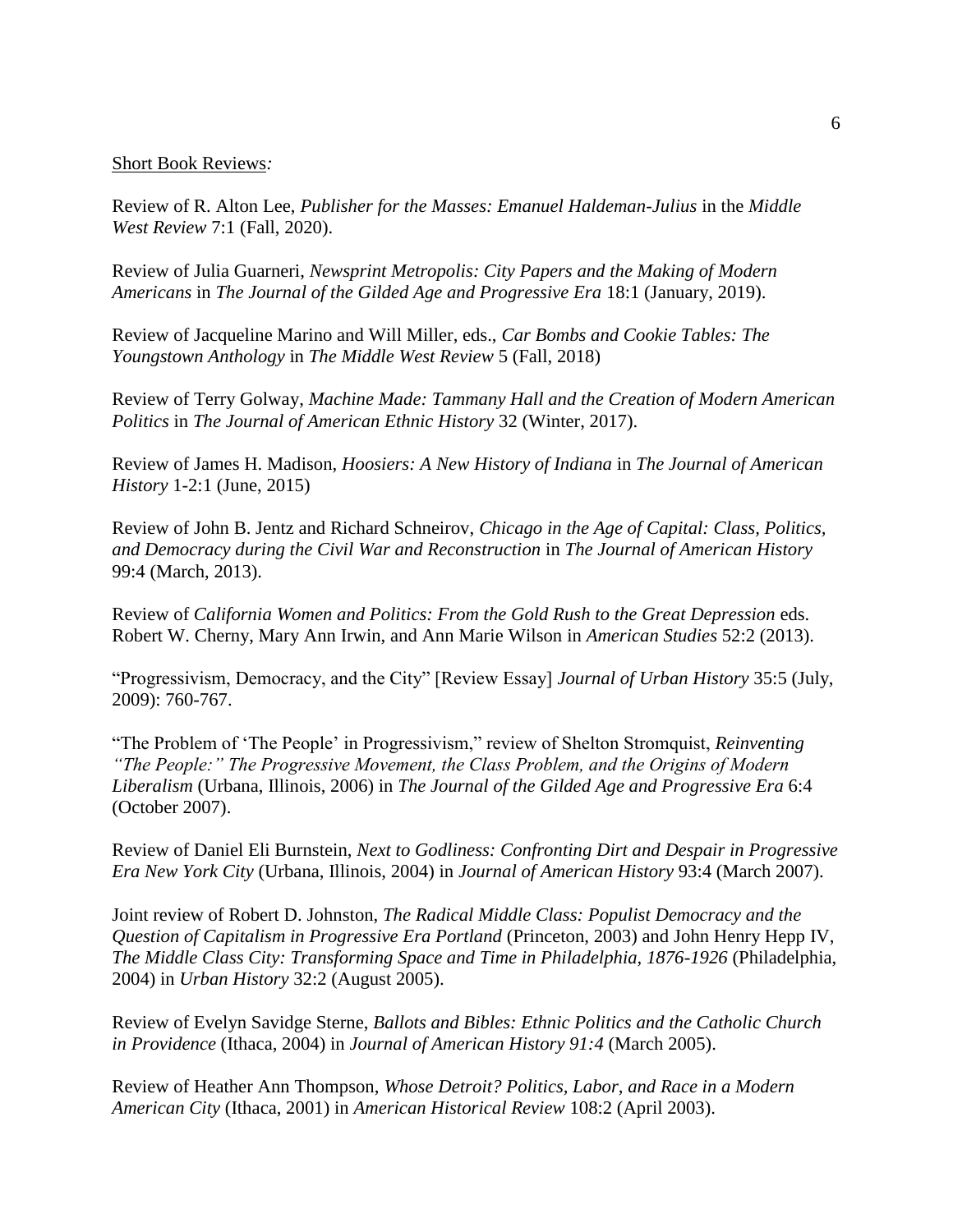Review of Nezar Al Sayyad, *Hybrid Urbanism: On the Identity Discourse and the Built Environment* (London, 2001) in *Middle East Studies Association Bulletin* 36:1 (Summer, 2002).

Review of Timothy J. Meagher, *Inventing Irish America: Generation, Class, and Ethnicity in a New England City* (South Bend, 2001) in *Journal of American History* 89:1 (June 2002).

Review of Scott C. James, *Presidents, Parties, and the State: A Party System Perspective on Democratic Regulatory Choice, 1884-1936* (Cambridge, U.K., 2000) in *Journal of Interdisciplinary History* 32: 2 (Fall 2001).

Review of Jared N. Day, *Urban Castles: Tenement Housing and Landlord Activism in New York City, 1890-1943* (New York, 1999) in *American Historical Review* (April 2001).

Review of Michael Holleran, *Boston's "Changeful Times": Origins of Preservation and Planning in America* (Baltimore, 1998) in *Business History Review*, (Autumn 2000).

Review of Mark I. Gelfand, *Trustee for a City: Ralph Lowell of Boston (Boston, 1998) in Journal of American History* 86:4 (March 2000).

"The Reformer as Moralist: Joseph Folk and Progressivism," Review of Steven L. Piott, *Holy Joe: Joseph W. Folk and the Missouri Idea* (Columbia, Missouri, 1997) for H-SHGAPE (Society for the History of the Gilded Age and Progressive Era internet list), March, 1999.

Review of Lex Renda, *Running on the Record: Civil War-Era Politics in New Hampshire* (Charlottesville, 1997) in *Journal of American History* 85: 2 (September 1998).

"Who Governed Gilded-Age Memphis?" Review of Lynette Boney Wrenn, *Crisis and Commission Government in Memphis: Elite Rule in a Gilded Age City* (Knoxville, 1998) for H-SHGAPE, June, 1998.

Review of Clifton Hood, *722 Miles: The Building of the Subways and How They Transformed New York* (Baltimore, 1993) in *Planning Perspectives* 11 (October, 1996).

### **Media/Digital Projects**:

[Middletown Digital Oral History Projects](http://libx.bsu.edu/cdm/landingpage/collection/MidOrHis) 2005- [co-produced of an ongoing series of digital oral history projects documenting social, cultural, and economic change in America's Middletown, including recent studies of educational [developments](http://libx.bsu.edu/cdm/landingpage/collection/MncHSCnsOHP) and the intersection of religion and civic [life;](http://libx.bsu.edu/cdm/landingpage/collection/MunChCEOH) ongoing]

[Virtual Buffalo Bill's Wild West,](https://www.youtube.com/watch?v=X5CwtkJxsFs) 2015 [3D simulation of performance of Buffalo Bill's Wild West in the American Heartland with the Institute of Digital Intermedia Arts]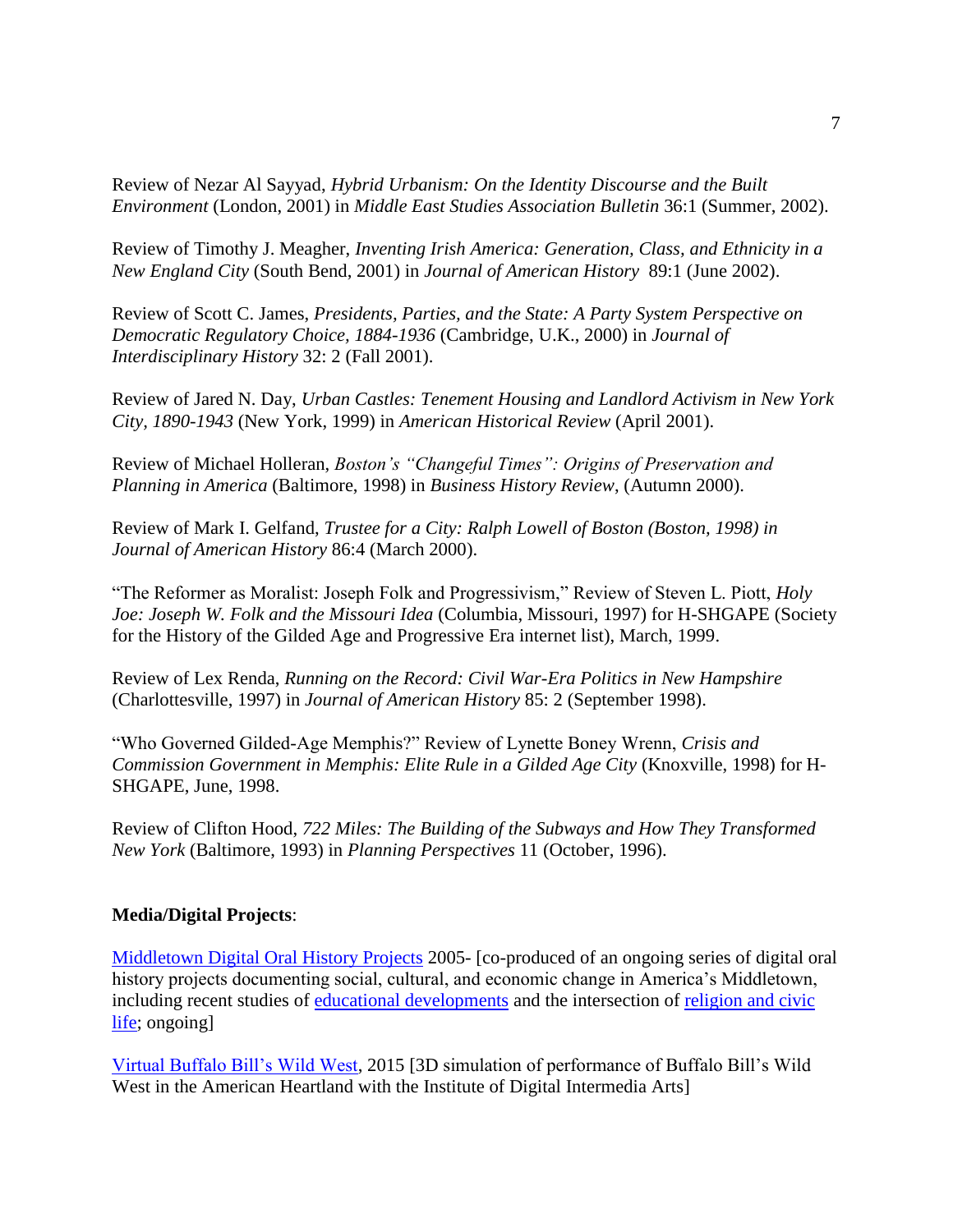[Virtual Middletown,](http://idialab.org/virtual-middletown-living-museum-in-blue-mars/) 2011 [Virtual 3-D environment based on Middletown studies research, in collaboration with the Institute of Digital Intermedia Arts, Ball State University]

[What Middletown Read Database,](http://www.bsu.edu/libraries/wmr) 2011 [An online database documenting reader behavior in Muncie, Indiana ("Middletown") during the 1890s. The data is drawn from records of the Muncie Public Library that document every book checked out by every patron for approximately ten years. It includes 175,000 transactions, 6,300 patrons and 11,000 books. The project also includes a [companion archive](http://libx.bsu.edu/cdm/landingpage/collection/WMRead) and a [book\]](http://www.umass.edu/umpress/title/what-middletown-read). The NEH named it one of its [top-fifty projects](https://50.neh.gov/projects/what-middletown-read) in 2016 and a the National Humanities [featured](https://nehforall.org/projects/researching-the-quintessential-american-town?filter=indiana) the project in its "NEH for All" campaign.

*[Changing Gears: End of an Era](https://www.youtube.com/watch?v=IjNn7Znl-s4)*, 2010 [Lead Scholar overseeing work of 15 students who produced a sixty-minute documentary film examining the significance of the closing of the Warner Gear factory, Muncie, Indiana; aired nationally on public television stations. The project includes a supporting [digital archive](http://libx.bsu.edu/cdm/landingpage/collection/ChngGrsDoc) that includes follow-up interviews.]

[Middletown Library and Archives in Second Life,](https://cms.bsu.edu/academics/centersandinstitutes/middletown/digital-intiatives/secondlife) 2007 [Virtual Exhibit/Teaching Module using Center for Middletown Studies Resources, created with BSU Archives and BSU Institute for Digital Intermedia Arts and Animation]

#### **Refereed Papers, Invited Lectures, and Comments**:

"The Reconfiguration of America's 'Legacy Cities': Evidence from *Middletown* Research," Urban History Association Annual Meeting, October 2020 (paper accepted but Meeting cancelled due to pandemic)

"The 'Wild West' in the Midwest: The Interplay of Regional Identities at the Turn of the Twentieth Century," Midwest History Association Annual Conference, Grand Rapids, Michigan, May 2019

"What the Midwest Read," Midwest History Association Annual Conference, Grand Rapids, Michigan, June 2018

"The Wild West in the American Heartland," Buffalo Bill Centennial Symposium, Buffalo Bill Center of the West, Cody WY, August, 2017

Panelist, "Corruption and the Circulation of Capital in American History," (roundtable) Organization of American Historians Annual Meeting, New Orleans, April 2017

"What Middletown Read: Rediscovering Late Nineteenth-Century American Reading Habits," 2016-2017 Book History Colloquium, Columbia University, February, 2017 (co-presenter with Frank Felsenstein)

"Tammany's Vision of Politics and Society," paper presentation at the Researching New York History Conference, Albany, New York, November, 2016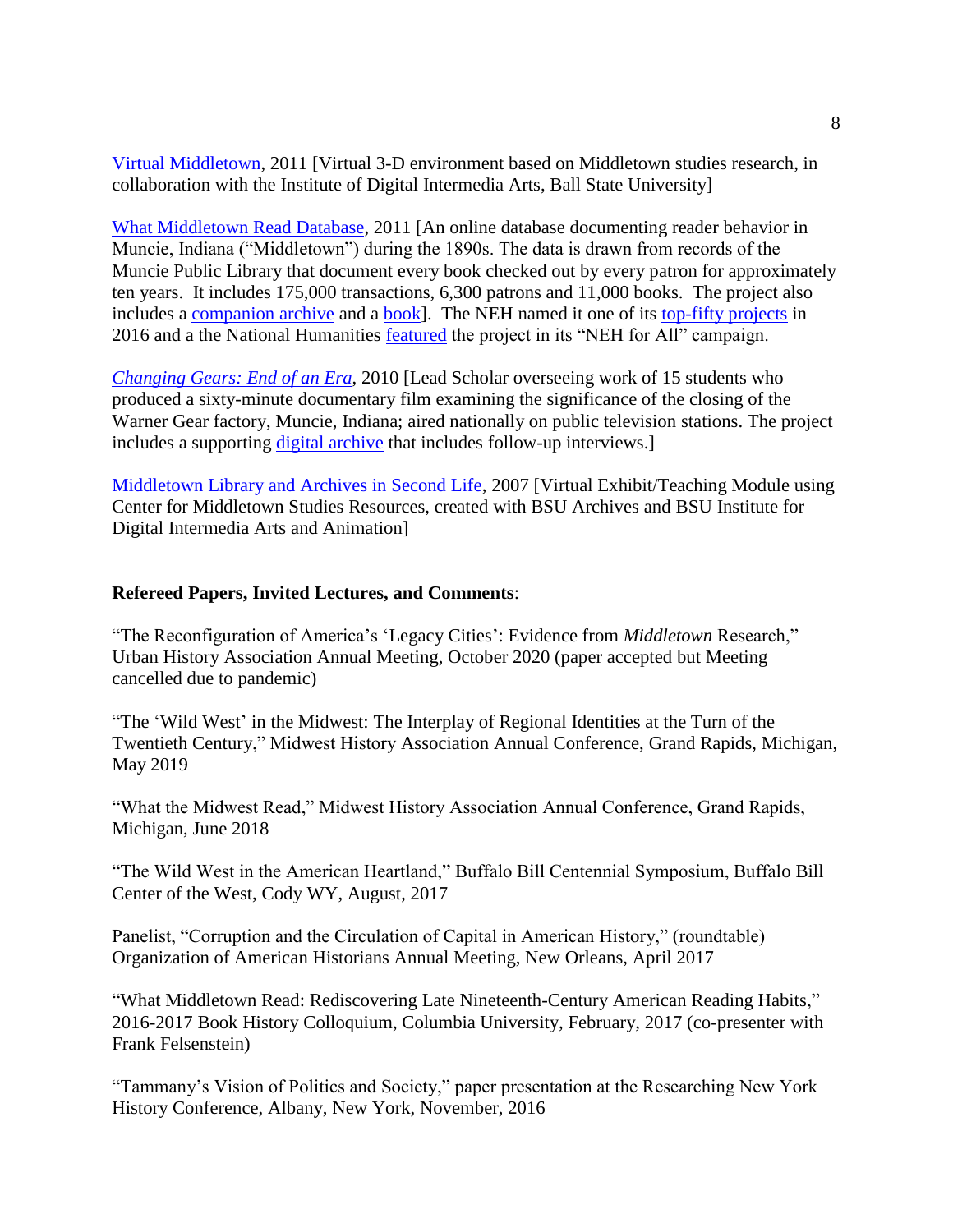"Urban Renewal Beyond the Megalopolis" [Comment], Urban History Association Biennial Meeting, Chicago, October, 2016

"Approaches to Reading Experiences: What Middletown Read and the Reading Experience Database," paper presentation, Reading Communities: Connecting the Past and Present Conference, London, UK, September, 2016 [co-presenter with Frank Felsenstein]

"Libraries and Public Access to Books," The Lawrence Clark Powell Lecture, University of Arizona (Tucson Festival of Books), March, 2016 [co-presenter with Frank Felsenstein].

"In Search of the Ethical Society: Voluntary Associations in Twentieth-Century Indiana," paper presentation to the Hoosier Philanthropy Conference, Indianapolis, IN, February, 2016.

"Community Studies in the United States: A History," Keynote Address, Ethnographic Studies of American Society Conference, Peking University, Beijing, China, June, 2015

"Urban Public Life in Industrial America," Keynote Address, Social Governance in World Society Conference, Shihezi University, Shihezi, China, June, 2015. (Also presented as an invited public lecture, Chongqing University, Chongqing, China, June, 2015.)

"Print Culture in the United States: What Middletown Read as a Case Study," invited public lecture, East China Normal University, Shanghai, China, June, 2015.

"The What Middletown Read Database," presentation at the Digital Humanities Showcase, Society for Historians of Authorship, Reading and Publishing (SHARP), Antwerp, Belgium, September, 2014 [co-presenter with Frank Felsenstein]; also presented at the Modernist Studies Association, Pittsburgh, Pennsylvania, November, 2014.

"Developing and Using a Digital Database of Library Circulation Records: The What Middletown Read Project," presentation to the Community Libraries Network Colloquium, Chicago, May, 2014 [co-presenter with Frank Felsenstein]

"Reconnecting Middletown: The Fate of an Iconic American Small City in the Age of Globalization," paper presentation to the Deindustrialization and its Aftermath: Class, Culture, and Resistance Conference, Montreal, Canada, May, 2014.

"Virtual Middletown: Integrating Three-Dimensional Virtual Environments and Digital Source Materials," presentation to the Annual Meeting of the American Historical Association, Washington, DC, January, 2014 [co-presenter with John Fillwalk]

"Borrowing Patterns: The Muncie (Indiana) Public Library and its Patrons, 1891-1902," Invited Public Lecture, Loyola University-Chicago, October, 2013.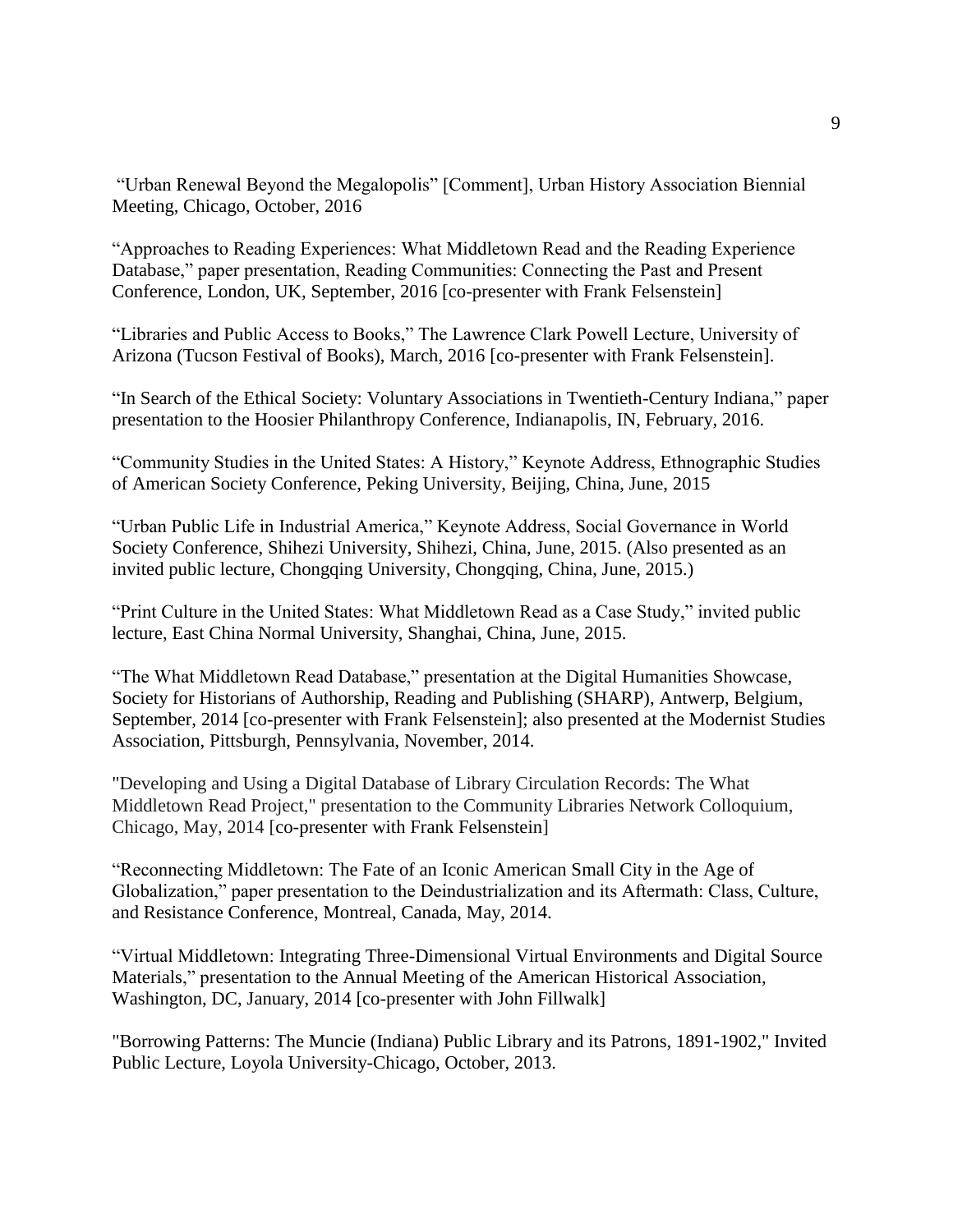"Making and Remaking American Small Cities" [Comment], Society for American City and Regional Planning History Biannual Meeting, Toronto, Canada, October, 2013.

"What Middletown Read: An Introduction," Fulbright Lecture, Humboldt University, Berlin, Germany, July 2013.

"Making Sense of Middle America: The Middletown Studies," Fulbright Lecture, University of Rostock, Germany, May, 2013 and Humboldt University, July 2013.

"Middletown in the Age of Globalization," Invited Lecture, Kolloquium zur Geschichte des 19. u. 20. Jahrhunderts, Bielefeld University, July, 2013.

"*Middletown* and the Creation of American Identity," Invited Lecture, John F. Kennedy Institute for North American Studies, Free University Berlin, June, 2013 and Fulbright Lecture, University of Leipzig, June, 2013.

"Transnational Reading in a Provincial Community: The Circulation Records of a Public Library in the U.S. in the Late Nineteenth and Early Twentieth Centuries," Invited Lecture, Forschungskolloquium zur Vergleichs- und Verflechtungsgeschichte, Freidrich Meineke Institut, Freie Universität Berlin, April, 2013.

"Communities of Readers" [Comment], Print Culture Histories Beyond the Metropolis Conference, Muncie, IN, March 2013.

"Reconnecting Middletown: the Fate of an Iconic American Small City in the Age of Globalization," paper presentation at the Biannual Meeting of the Urban History Association, New York City, October, 2012.

"Growth, Government, and Reform in the Early Twentieth Century" [Comment], Biannual Meeting of the Urban History Association, New York City, October, 2012.

"Borrowing Patterns: Middle American Readers and Their Library," paper presentation at the Society for the History of Authorship, Reading, and Publishing biannual meeting, Dublin, Ireland, June 2012.

"A History of Middletown Studies," Invited Lecture, Workshop on American Studies in China, Peking University, Beijing, China, June 2012.

"Boston, Massachusetts and the Historical Study of American Cities," Invited Lecture, Workshop on American Studies in China, Peking University, Beijing, China, June 2012.

"Muncie, Indiana: The Rise and Fall of an Industrial City," Invited Lecture, Workshop on American Studies in China, Peking University, Beijing, China, June 2012.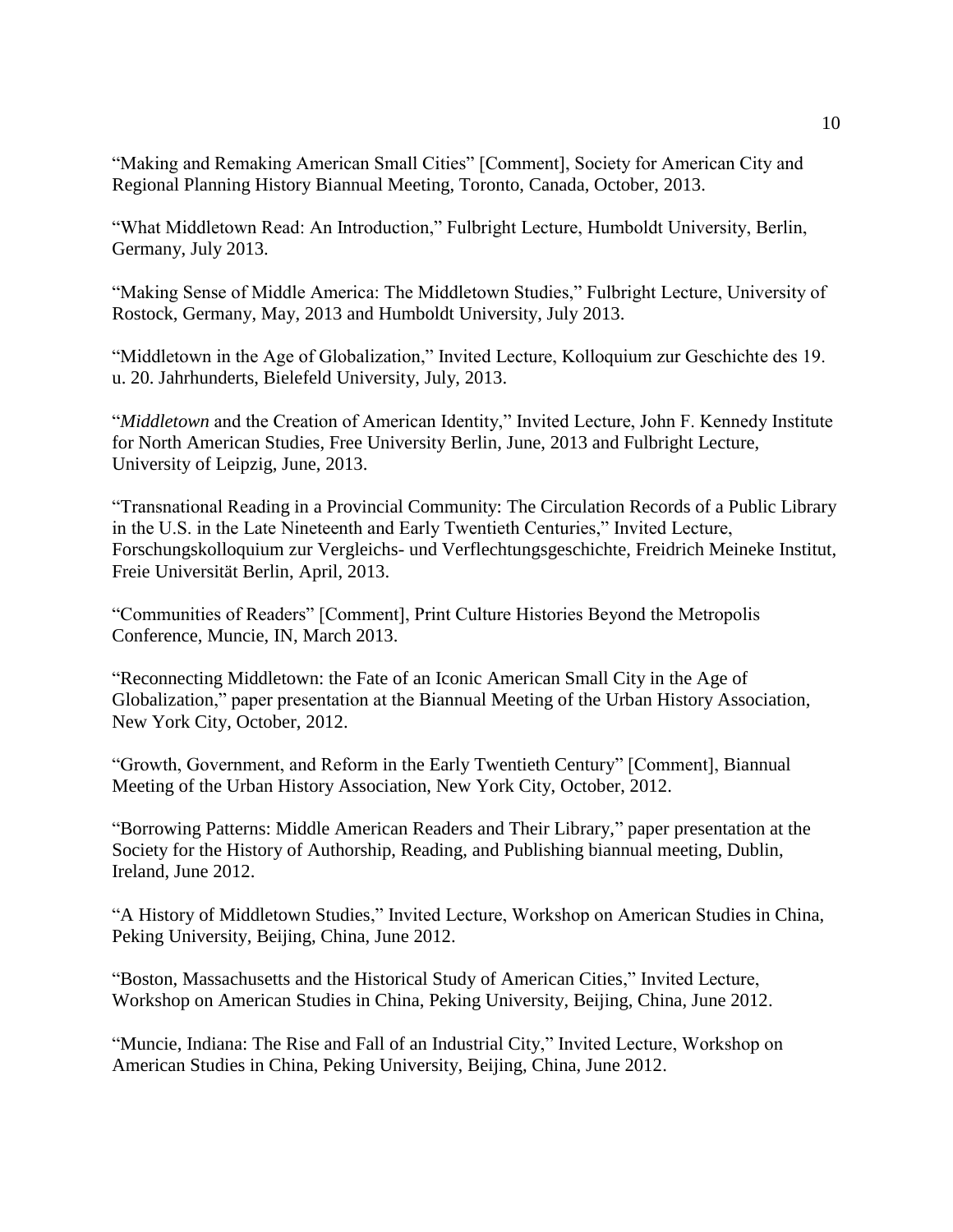Muncie (Indiana) and Middletown," Invited Presentation, Guanxi University, Guilin, China, June 2012.

"Progressivism, Democracy, and Urban Diversity," Invited Public Lecture, University of Louisville, February, 2012.

"Reconnecting Indiana's Industrial Small Cities: Evidence from America's Middletown," paper resented to Indiana Association of Historians Annual Meeting, Madison, Indiana, February, 2012

"What Middletown Read: Findings and Methods," paper presentation to the Library History Seminar XII: Libraries in the History of Print Culture, Madison, Wisconsin, September 2010.

"From Political Insult to Political Theory: Machine Politics and the Origins of Pluralism," paper presentation to Policy History Conference, Columbus, Ohio, June 2010 [co-presenter with Alan Lessoff].

"Contemporary Planning Challenges in Comparative Perspective" [Comment], Small Cities: The Sources of Urban Growth Conference, Muncie, IN, April, 2009.

"Defenses of Political Bossism in the United States, 1870-1920," paper presentation to "Legitimation, Integration, Korruption" Conference, Darmstadt Technical University, Darmstadt, Germany, March 2009 [co-presenter with Alan Lessoff].

"What Middletown Read: Documenting Reader Behavior in the American Midwest," paper presentation to "Evidence of Reading, Reading the Evidence" Conference, Institute of English Studies, University of London, July 2008.

"What Middletown Read: Creating a Digital Database Documenting Reader Behavior," paper presentation to the Society for History of Authorship, Reading, and Publishing biannual meeting, Minneapolis, Minn., July, 2007 [with Frank Felsenstein].

"Redefining Tammany: Changing Conceptions of Urban Politics during the Gilded Age," paper presentation at the Urban History Association annual meeting, October, 2004.

"From Ring to Machine: The Evolution of Urban Political Reform Language in Gilded Age America," paper presentation at the Boston Seminar in Immigration and Urban History, October, 2003.

"The Possibilities of Political History in the Gilded Age and Progressive Era," panel presentation, Society for the Gilded Age and Progressive Era and American Historical Association joint meeting, January, 2002.

"Creating Community in Midwestern Small Cities" [Comment], Small Cities Conference, September, 2001.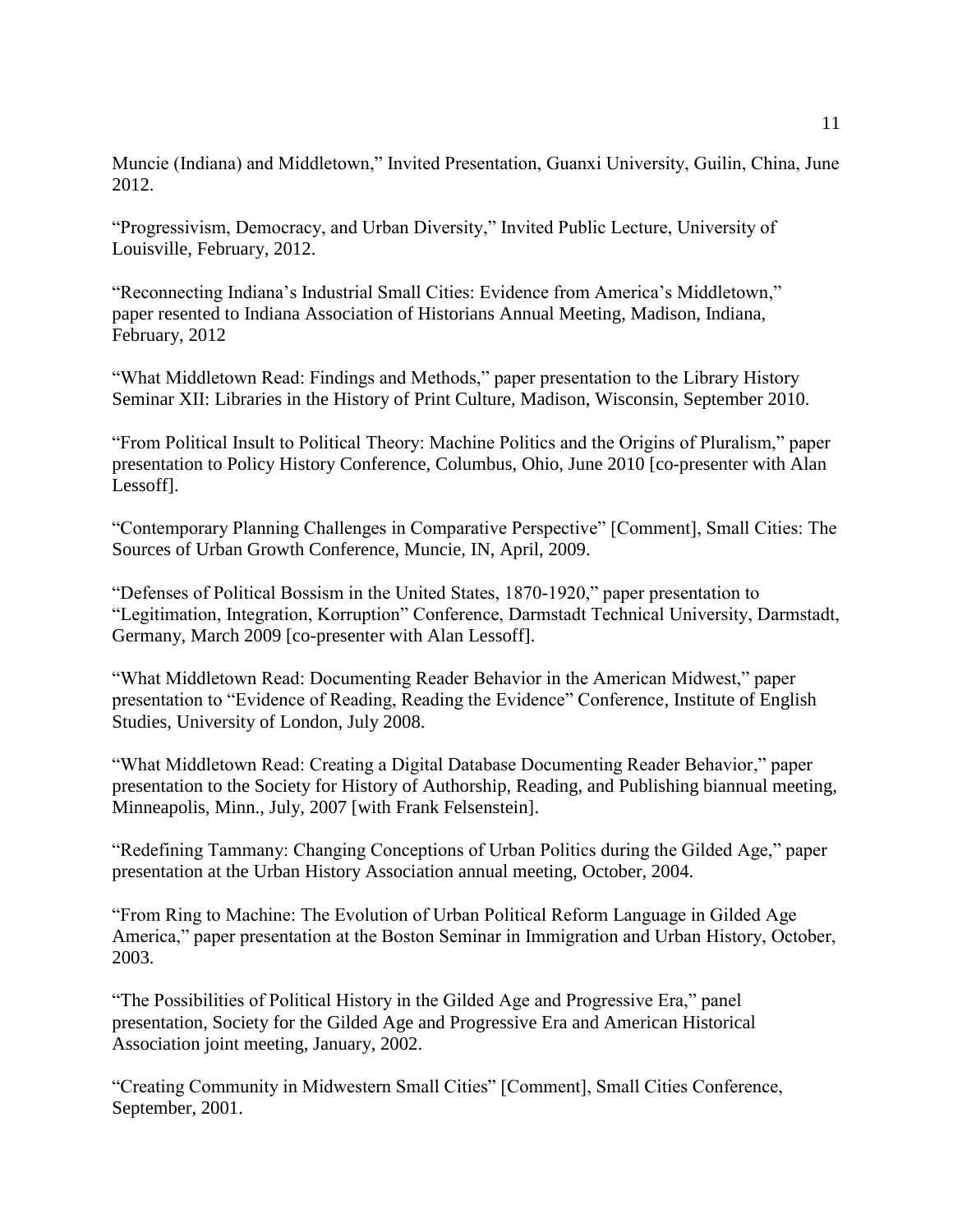"Mugwumps, Machines, and Immigrants," paper presentation at Organization of American Historians Meeting, April, 2001.

"Boston, *The Last Hurrah*, and the Pluralist Vision of American Politics," paper presentation at "Boston Histories" Conference, Boston College, December, 2000.

"Lincoln Steffens and the Problem of Citizenship in Progressive-Era America," paper presentation, Social Science History Association Meeting, October, 2000.

"Beyond the Machine: Martin Lomasney and Ethnic Politics," paper presentation, "Immigrant Massachusetts, 1840-2000" Conference, Center for New England Studies, May 2000.

"Continuity vs. Change: Assessing Michael Schudson's *The Good Citizen*," panel presentation, Social Science History Association Meeting, November, 1999.

"Maternalism in Context: Women's Political Activism in Progressive-Era Boston," 1998 Ray Ginger Memorial Lecture, Brandeis University, December, 1998.

"Identities in Context: Community Studies and the Political History of Industrial America," panel presentation at the Social Science History Association Meeting, November, 1998.

"The Politics of Ethnic Conflict: James Michael Curley and the Boston Irish," 1997 Hibernian Lecture, University of Notre Dame, November, 1997.

"Ethnicity and Politics in Twentieth-Century America," invited presentation, Bogazici University, Istanbul, Turkey, March, 1997.

"Urban Progressivism and Ethnic Identity in Boston," paper presented at the Social Science History Association Meeting, October, 1996.

"The Political Reconstruction of Irish Boston, 1880-1920," paper presented at Social Science History Association meeting, November, 1995. Also presented to Dallas Area Social History Group, October, 1995.

"The Political Sources of Ethnic Identity," invited presentation, University of California-Davis, March, 1995.

"Reconstituting Ethnic Politics: Boston, 1909-1925," paper presented at Social Science History Association meeting, November, 1993.

"Charter Reform and Neighborhood Political Life in Progressive-Era Boston," paper presentation to the Workshop in American Political Development, Harvard University, February, 1992.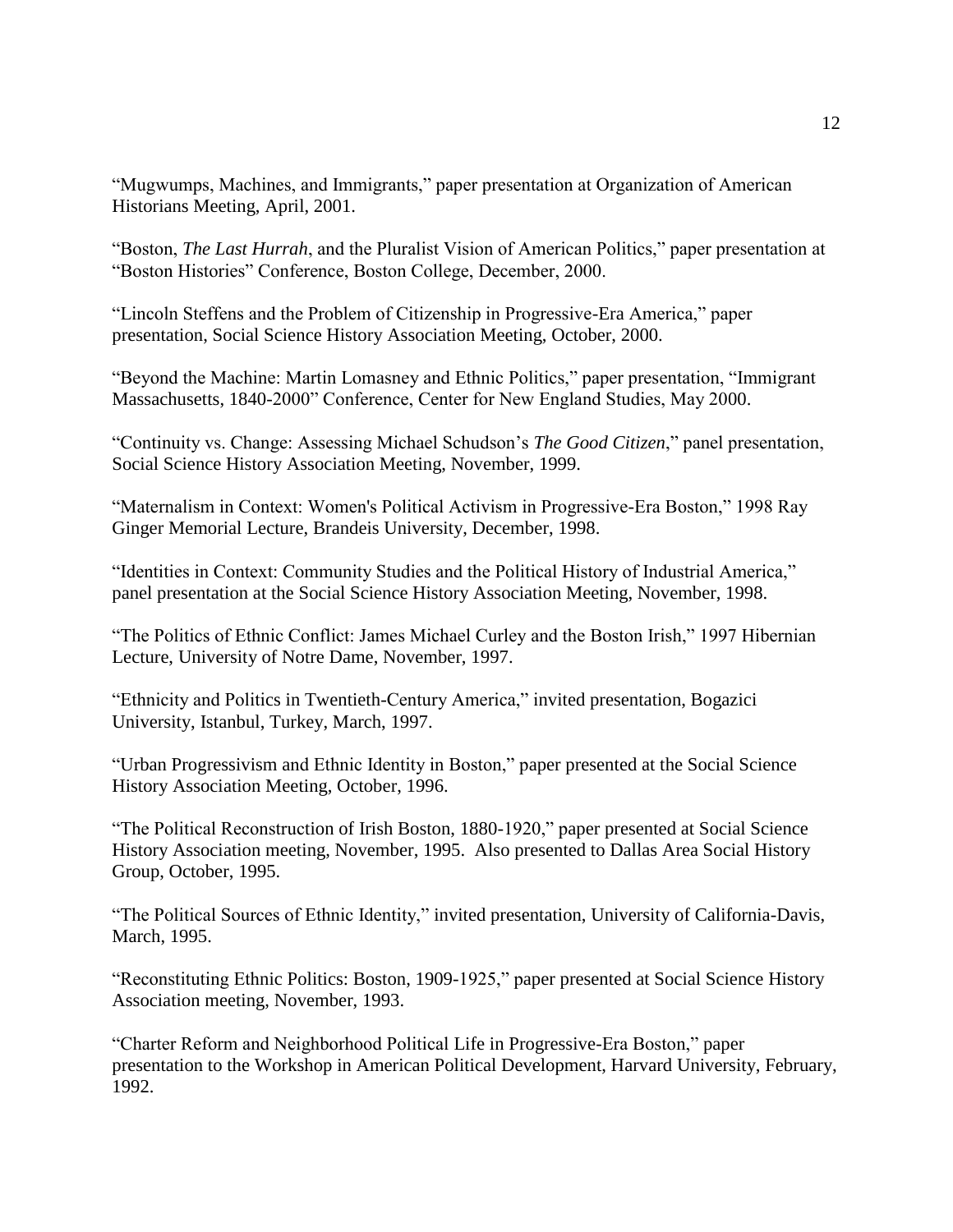#### **Selected Public and Community Presentations:**

"Getting (Through) This Together: A Community-Based Archival Collaboration," American Library Association Webinar, October, 2020. [with S. Allison, S. McKinley, P. Collier]. Also presented to the annual Indiana Association of Archivists meeting, April, 2021.

"Nonprofit Social Services," Center for Middletown Studies, November, 2019 [with W. Vander Hill, N. Lunsford]. (Also presented at Muncie Rotary, December 2019, EB Ball Center/Westminster Village, March 2020)

"Labor History and Contemporary Muncie," Muncie Public Library, September, 2018.

"Everyday Life: Big Questions, Big Ideas," Big Questions, Big Ideas series, Muncie Public Library, April, 2018.

"Everyday Life in Middletown" (five local presentations, August, 2017 to September, 2019 with P. Collier).

"Muncie Churches and Civic Life," Minnetrista, November, 2017.

"Immigrants and America's Middle Ground: Muncie's Experience of Diversity," Pies for Peace, Minnestrista, April, 2017.

"Muncie High School Consolidation Oral History Project," Muncie Public Library, October, 2015.

"What Middletown Read," Muncie Public Library, September, 2015, and E.B. and Bertha C. Ball Center, November, 2015.

"Bringing 'Middletown' to the Middle of Europe," Ball State University, March, 2014.

"Economic Development in Muncie: An Oral History," Muncie Public Library, November, 2008.

"Middletown Teaching Resources," Teacher Development Workshop, Minnetrista Cultural Center, May 2007.

"Organized Labor in Muncie: An Oral History." presentation to Solidarity Labor Organization, Muncie, Indiana, November 2006.

"Middletown Studies in the Digital Age." presentation to Ball State Museum of Art, March, 2006.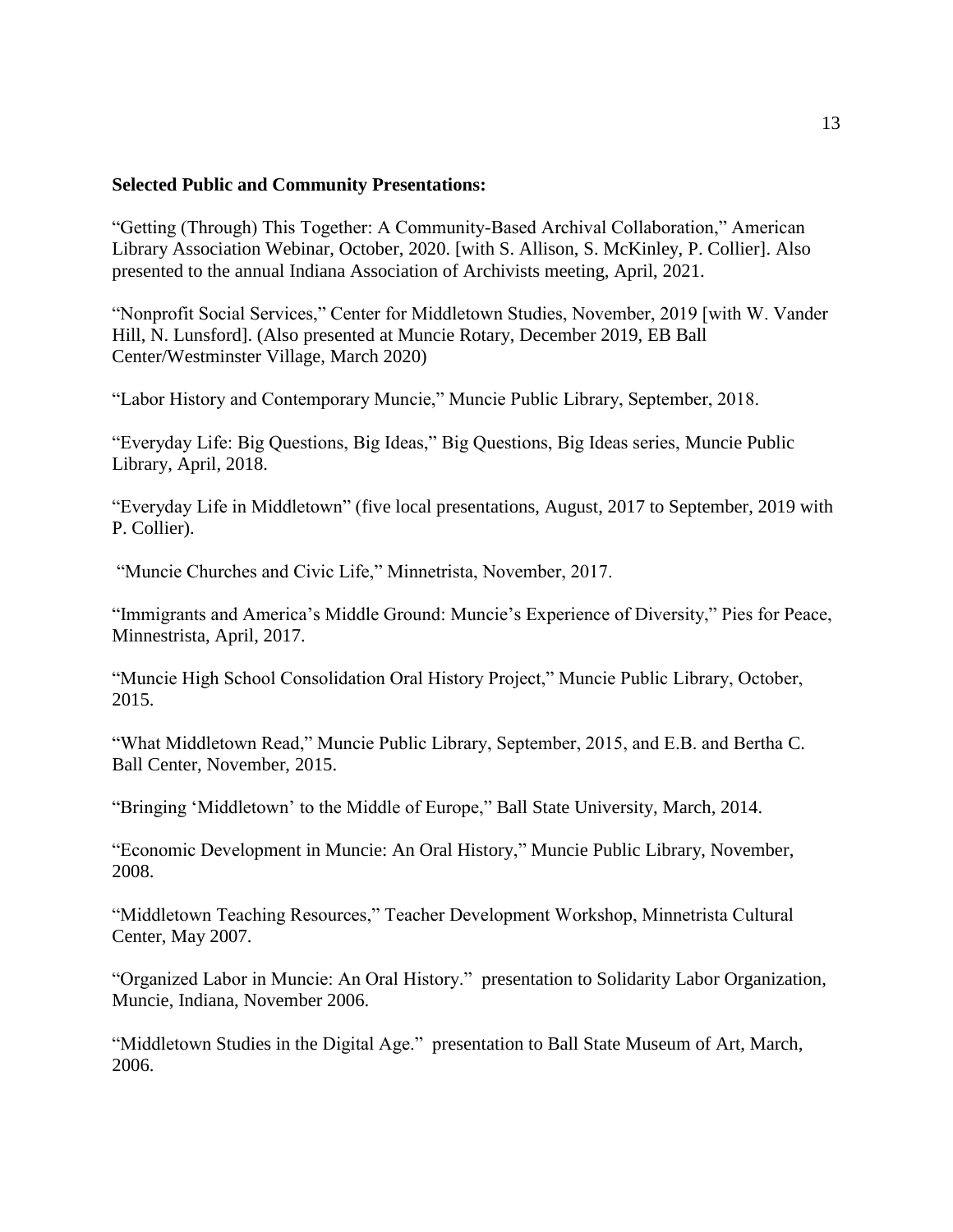"Middletown Studies Past and Present," presentation to the Regional Neighborhood Network Conference, Muncie, Indiana, September, 2005.

"Muncie as Middletown," presentation to Visiting Dutch Delegation, Muncie, Indiana, November, 2004.

"The World's Only Oppressed Majority: Writing the History of the Boston Irish." Bruce Kirkham Lecture, Ball State University, April, 1999.

#### **Selected Media Interviews and Appearances**:

(\*=during 2014-2020 period).

American Public Media/RadioWorks Associated Press *Atlantic Monthly The Australian* Bloomberg News (Bloomberg.com) C-Span *Chicago Tribune Columbus Post-Dispatch The Guardian\** Marketplace (public radio program) *Muncie* (Indiana) *Star Press\* National Journal New York Times* Nippon TV (Japan)\* *NRC Handelsblad* (Netherlands) Reuters\* *Saturday Evening Post\* The Times (London) Times Education Supplement* (U.K.) *Toronto Star Washington Post* Westwood One Radio

**Awards, Grants, and Fellowships** (*External Funding: \$1,483,900; internal funding: \$65,000*) Digital Humanities Advancement Grant, National Endowment for the Humanities and Institute for Museum and Library Services, 2019-2021 P.I. (\$50,000) Project Grant, George and Frances Ball Foundation, 2018-2019, P.I. (\$14,000) Buffalo Bill Center of the West, Project Award, 2018-19, P.I. (\$15,000) Project Grant, George and Frances Ball Foundation, P.I. (\$10,000) Buffalo Bill Center of the West, Project Award, 2015-16, P.I. (\$10,000) Unrestricted Fund Grant, Community Foundation of Muncie and Delaware County (Indiana), 2014-2015, P.I. (\$5,200), P.I.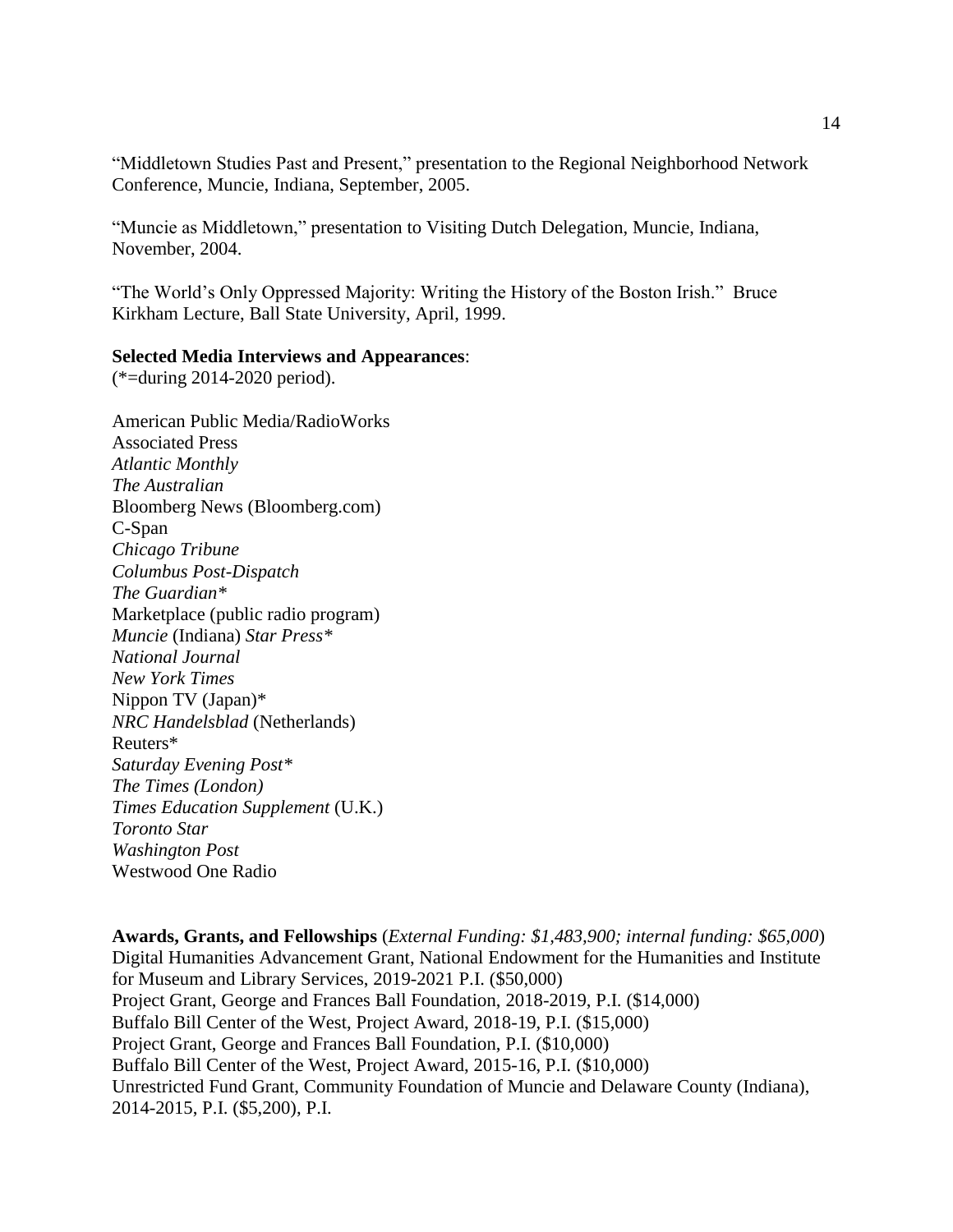Buffalo Bill Center of the West, Project Award, 2014, P.I., \$25,000 (Ball State provided matching funds; total funding: \$50,000)

Fulbright Scholar Grant, 2012-2013, \$16,000 (Visiting Professor of History, Free University Berlin)

Collaborative Research Grant, National Endowment for the Humanities, 2012-2013, P.I. (\$64,000)

Quaid-i-Azam University Partnership (American Studies), U.S. State Department, 2012-2015 (\$1,000,000), Co-P.I.

Emerging Media Initiative Award, Center for Media Design, Ball State University, 2010-2011 (\$10,000; internal)

Collaborative Research Grant, National Endowment for the Humanities, 2009-2011, P.I. (\$160,000)

Provost Initiative Immersive Learning Grant, Ball State University, 2009, P.I. (\$24,000, internal) Discovery Award, The Discovery Group, 2009, Co-P.I (\$18,800)

Library Services and Technology Act Grant, Indiana State Library, 2008-2009, Co-P.I. (\$21,000)

John and Janice Fisher Fund, Community Foundation of Muncie and Delaware County (Indiana), 2007-2008 (\$4,700)

Library Services and Technology Act Grant, Indiana State Library, 2006-2007, Co-P.I. (\$25,000) Humanities Program Grant, Gladys Kreible Delmas Foundation, (New York, NY) 2005-2006, P.I. (\$8,000)

Janet Wilson Unrestricted Fund Grant, Community Foundation of Muncie and Delaware County (Indiana), 2005-2006, P.I. (\$4,700)

Enhanced Provost's Inititiative, Ball State University, 2005, P.I. (\$17,000, internal).

National Endowment for the Humanities Summer Stipend, 2002. P.I. (\$5,000)

Matching Grant Reserve Award, Office of Research and Sponsored Programs, Ball State University, 2002, P.I. (\$5,000)

John W. Fisher Research Grant, Center for Middletown Studies, Ball State University, 2001, P.I. (\$3,100)

Finalist, Outstanding New Faculty Award, Ball State University, 2001

Gilder Lehrman Fellowship in the History of American Civilization, Gilder Lehrman Institute, New York, 2000, P.I. (\$2,500)

Faculty Summer Research Grant, Ball State University, 2000 (\$10,500, internal)

John W. Fisher Faculty Research Grant, Center for Middletown Studies, Ball State University, 1998, P.I. (\$2,000, internal)

New Faculty Research Grant, Ball State University, 1998. (\$1,500, internal)

Outstanding Faculty Member, Mortar Board Honor Society, Ball State University, 1997-1998 (teaching award).

Outstanding Advisor Award Nominee, University of Texas-Arlington, 1995-1996.

Andrew W. Mellon Fellowship, Massachusetts Historical Society, 1992-1993 (\$1,500).

Irving and Rose Crown Fellowship, Brandeis University, 1989-1994 (\$50,000)

Awarded Distinction, Comprehensive Exams, Brandeis University Program in the History of American Civilization, May, 1991.

# **Courses Taught**: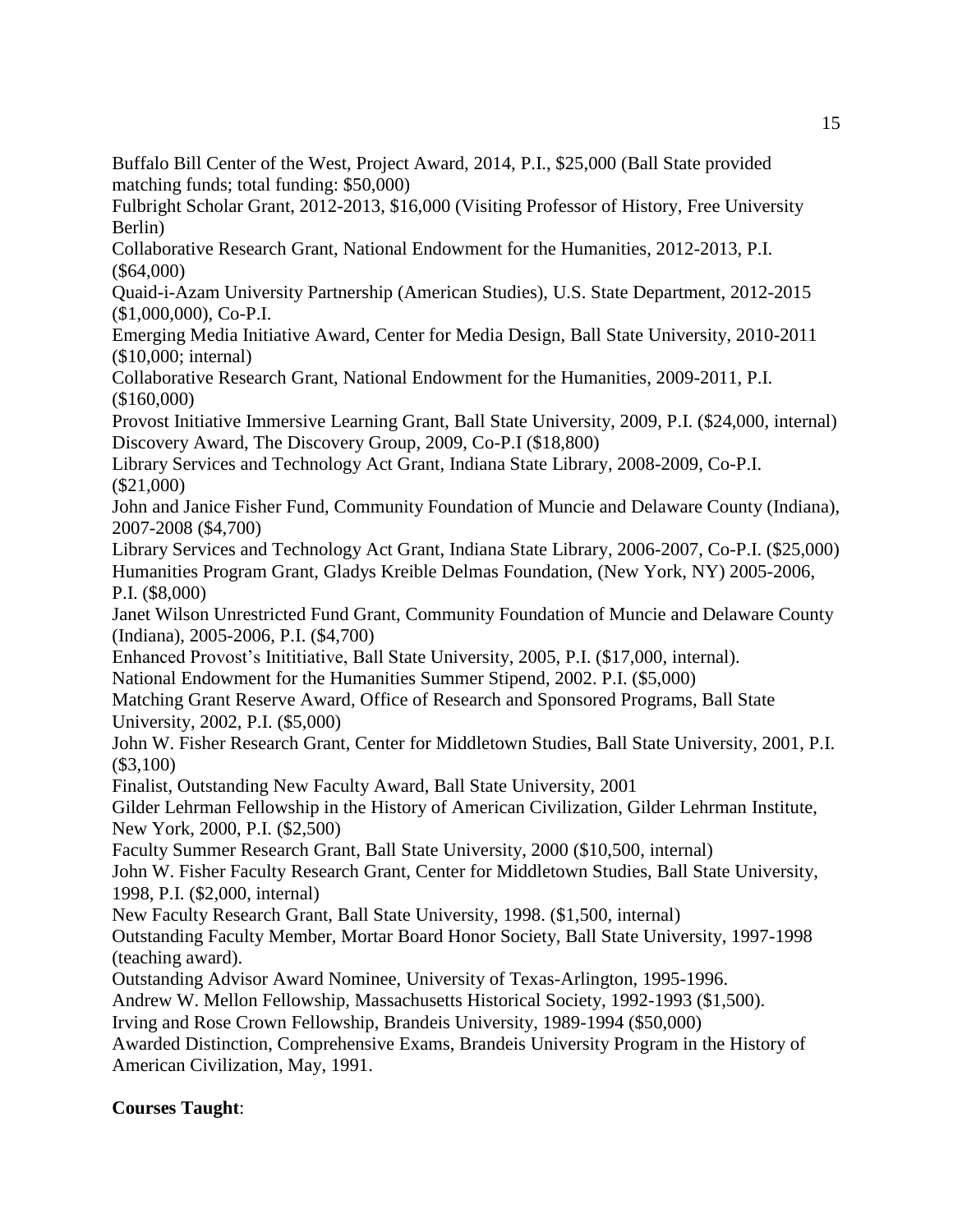(\*=taught at Ball State)

Senior Capstone Research Project (Directed Research)\* Readings and Special Study (Graduate, various topics)\* Graduate Thesis Research\* Undergraduate Honors Thesis (Honors 499)\* Seminar in Historical Research (graduate seminar)\* Democratic Visions: American Political Culture, 1877-1970 (graduate seminar)\* Introduction to the Historiography of Modern America (graduate seminar)\* U.S. Politics and Society since 1877 (graduate seminar)\* Constructing the Machine: Representations of Urban Politics in Modern America\* The U.S. during the Gilded Age and Progressive Era\* U.S. Immigration History\* Race, Ethnicity, and Immigration in U.S. History (Honors Seminar)\* Race, Ethnicity, Class, and Politics in American Cities U.S. Urban History\* U.S. History Survey, 1877-present\* U.S. History Survey, 1492-1877 World History, 1500-present Western Civilization, 1500-present The American Polity (T.A.)

#### **Professional Affiliations**:

American Historical Association Organization of American Historians Urban History Association Society for the History of Authorship, Reading, and Publishing Society for Historians of the Gilded Age and Progressive Era

#### **Professional Service Activities:**

Organizer/Chair of the Indiana Digital Humanities Initiative, 2019-2021 Co-Organizer, Thinking Regionally: Small Cities Conference 2020 (postponed to 2022) Member, Develop Committee, Society for Historians of the Gilded Age and Progressive Era, 2018-2019. Co-Organizer, Vulnerable Cities: Research, Policy, Practice Conference, 2017-18 Member, Program Committee, Hoosier Philanthropies Conference, 2016 Board Member, Indiana Communities Institute, 2015-present National Endowment for Humanities, Research Division, Collaborative Research Program Review Panel, 2015 Associate Editor, Comparative Urban Studies Series, Lexington Books, 2009-2015. Organizer, Print Culture Histories Beyond the Metropolis Conference, 2013 Panelist, NEH Division of Research Programs Workshop, Purdue University, 2011 Editorial Board Member, *Journal of the Gilded Age and Progressive Era*, 2009-2012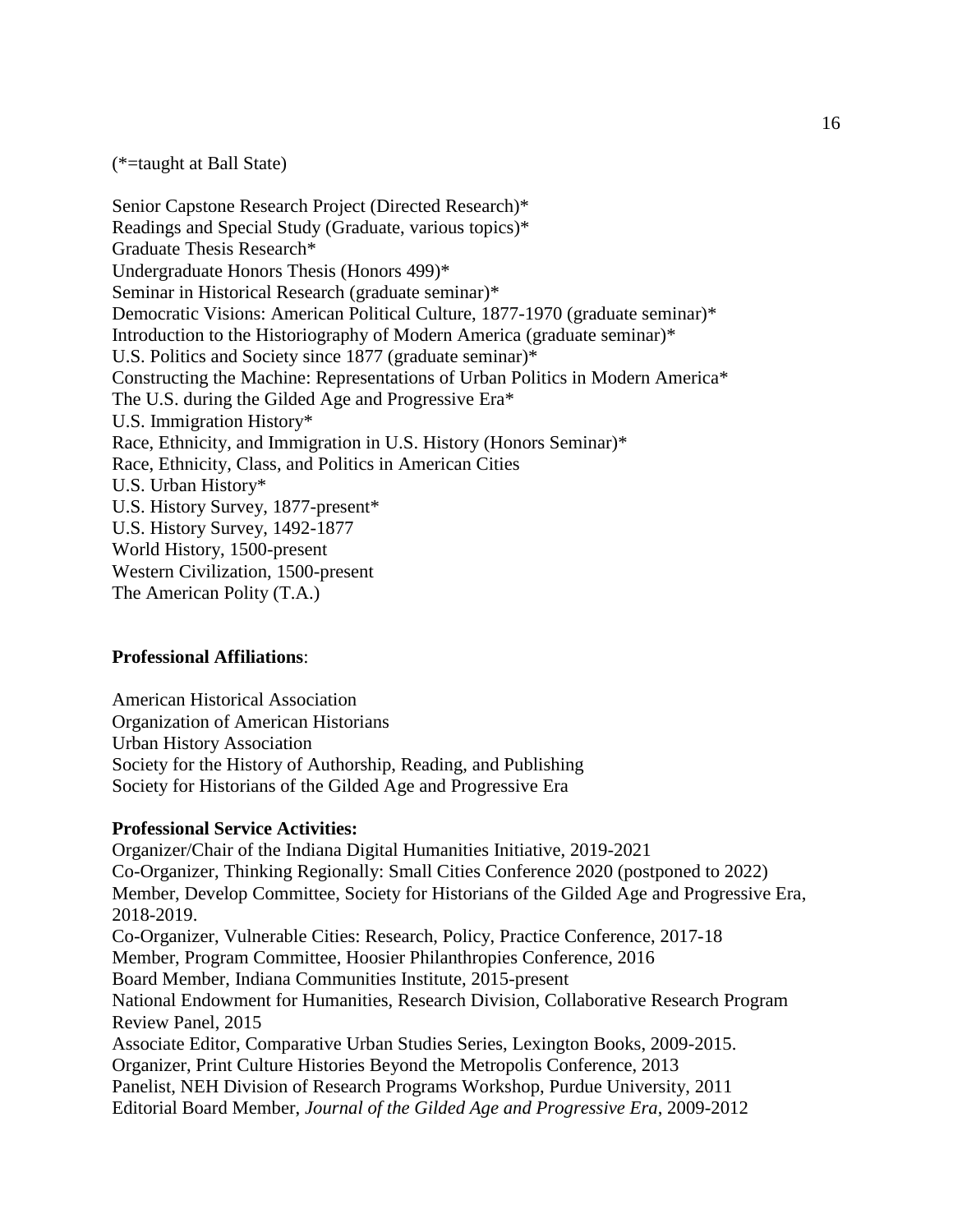Member, Nominating Committee, Society for Historians of the Gilded Age and Progressive Era, 2009-2011 (Chair, 2010).

Co-Organizer: "Small Cities: The Sources of Urban Growth" Conference, April 2009 Consultant, "Hard Times in Middletown," radio documentary, American Public Media/Radioworks, 2008-2009.

Consultant, WIPB Television, Muncie, IN, for local programming related to "The War" Documentary Series, 2007.

Consultant, History Teacher Development Series, Minnetrista Cultural Center, 2007.

Co-Organizer, "The Small City in Global Context" Conference, April, 2007.

Editorial Board Member, *Indiana Magazine of History*, 2005-2008

Consultant, "Ohio River Teaching American History Project," 2006-2007.

Consultant, "The Other Middletown." LSTA Indiana Digital Library Digitization Grant project, 2006-2007.

Publisher, *Social Change Report*, 2004-2006

Consultant, "Building a Nation," Teaching American History Grant project, Indiana Academy for Sciences, Mathematics, and Humanities, 2004-2005.

Review Panelist, Summer Stipend Program, National Endowment for the Humanities, 2002-2003 Prize Committee member, Best Book in North American Urban History Award, Urban History Association, 2002

Council Member, Society for the History of the Gilded Age and Progressive Era, 2001-2003 Lead Organizer, Fourth Small Cities Conference, 2004

Program Committee Member, Second, Third, Annual Small Cities Conferences, 2002-2003

Chair, Program Committee, First Annual Small Cities Conference: Past, Present, Future Conference, 2001

Editorial Board Member, H-SHGAPE, 1999-2005 (H-Net List for Gilded Aged and Progressive Era History)

Organizer of 7 Conference Panels

Manuscript Reviewer, Columbia University Press

Manuscript Reviewer, Cornell University Press

Manuscript Reviewer, University of Illinois Press

Manuscript Reviewer, University of Massachusetts Press

Manuscript Reviewer, Rowman and Littlefield Press

Manuscript Reviewer, *Journal of American History*

Manuscript Reviewer, *Urban History*

Manuscript Reviewer, *Indiana Magazine of History*

Manuscript Reviewer, *City and Society*

Manuscript Reviewer, *Journal of Urban History*

Manuscript Reviewer, *Journal of Policy History*

Manuscript Reviewer, *Journal of the Gilded Age and Progressive Era*

Manuscript Reviewer, *Journal of Cultural Analytics*

Manuscript Reviewer, *Pakistani Journal of History and Culture*

Manuscript Reviewer, *Central Asia*

Manuscript Reviewer, *Journal of Historical Sociology*

Manuscript Reviewer, *Eighteenth-Century Studies*